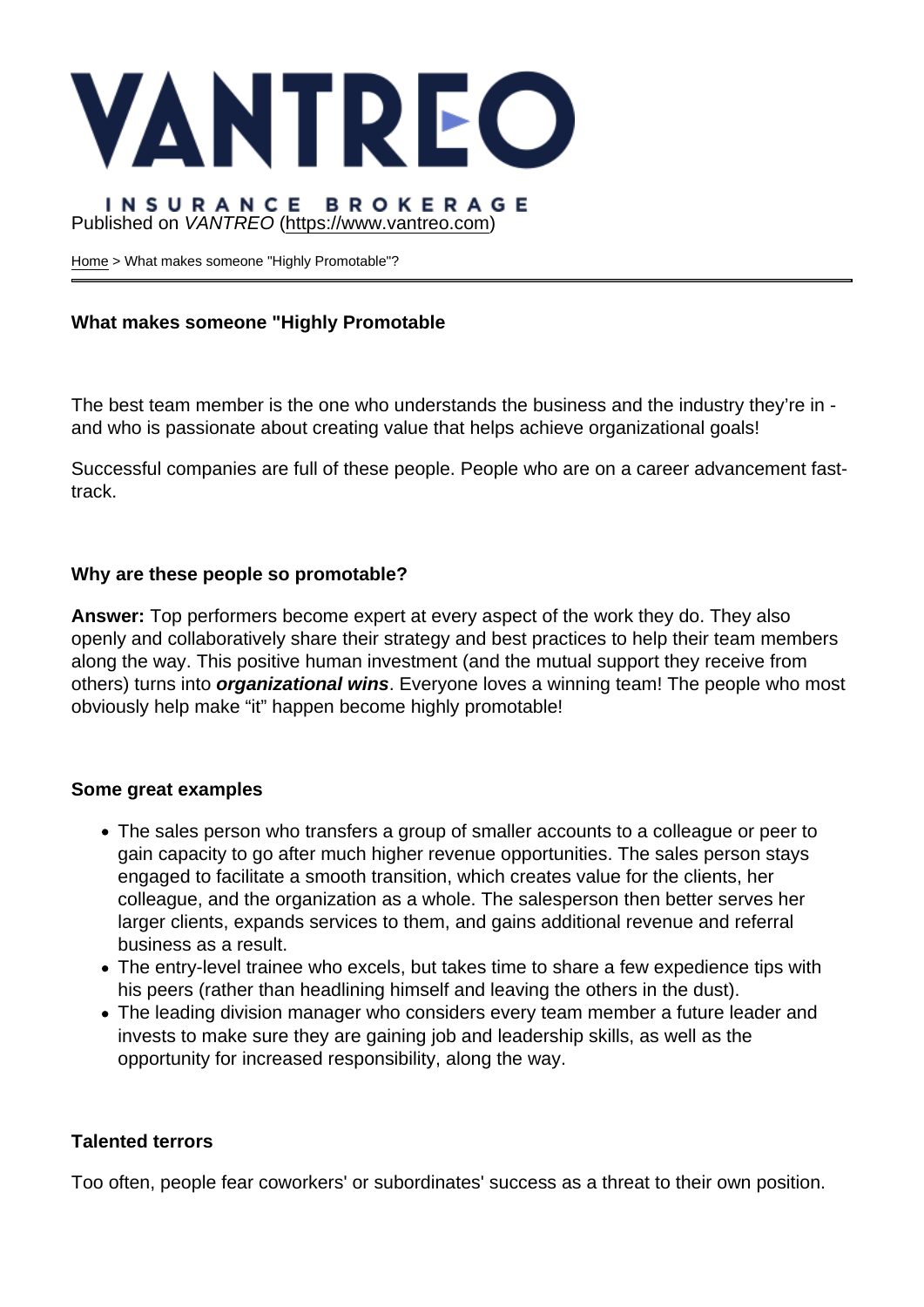The truth is that people who do not help others succeed, find that they themselves diminish in value to the organization. Too often, they become what is commonly referred to as a "talented terror"…a super skilled employee with a terrible attitude. Talented terrors have a substantial negative impact on everyone who works for or interacts with your organization. They are typically liberated from the team altogether at some point.

Helping people find ways to increase the value of the work they do is one of the best ways an organization can invest in its team and in its future!

VANTREO is here to help. If you have a question or need additional information, just [reply](mailto:executiveservices@vantreo.com?subject=What makes someone Highly Promotable ?)  here  $[1]$ .

div#block-block-4 .column { font-size: 11px; margin: 0; }

## CORPORATE MAILING

1901 W Corporate Way Ste 1 Anaheim, CA 92801 [info@vantreo.com](mailto:info@vantreo.com) [\(800\) 967-6543](tel:1-800-967-6543) Fax (707) 546-2915

**CHICO** 

VANTREO 2068 Talbert Dr Ste 100 Chico, CA 95928 [\(530\) 895-1555](tel:530-895-1555)

EUREKA

Craig Hansen Insurance Service 2103 Third Street Eureka, CA 95501 [\(707\) 445-9691](tel:707-445-9691)

### SACRAMENTO

Benefits Done Right 601 University Ave Ste 250 Sacramento, CA 95825 [\(916\) 891-1889](tel:916-891-1889)